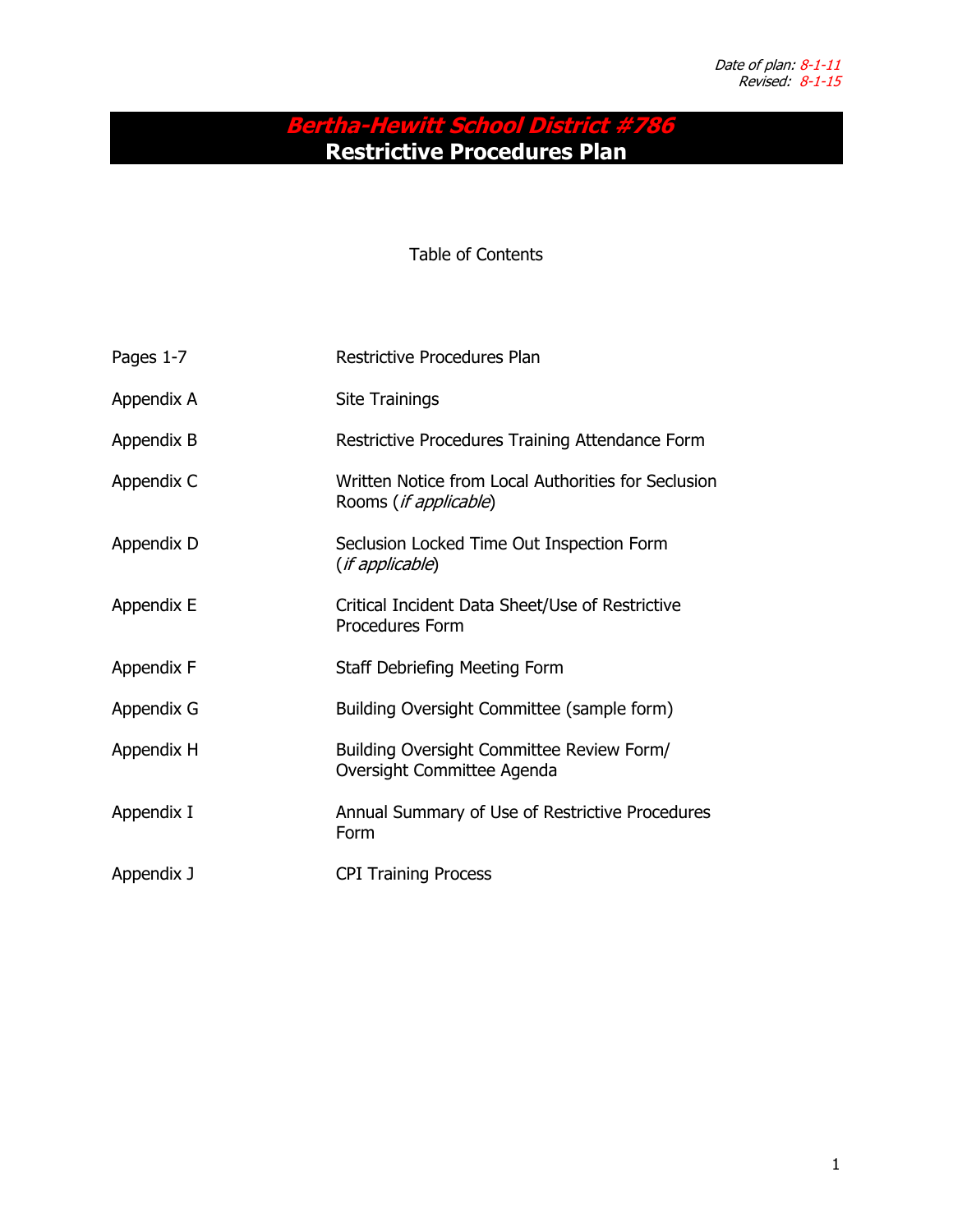In accordance with Minnesota Statute 1125A.0942, Subd. 1, every school district is required to develop and make public a plan that discloses its use of restrictive procedures. The plan specifically outlines the list of restrictive procedures the school intends to use; describes how the school will implement a range of positive behavior strategies; describes how the school will monitor and review the use of restrictive procedures, including post use debriefings and convening an oversight committee; and a written description and documentation of the training and staff that have completed the training.

The plan is publicly accessible on a school website or a paper copy upon request. There are links on the website with mental health resources for families. The following link to Northern Pines Mental Health Services may also be used to access mental health resources: <http://www.npmh.org/>

**Bertha-Hewitt School District #786** uses restrictive procedures only in response to behavior(s) that constitutes an emergency, even if written into a child's Individual Education Plan (IEP) or Behavior Intervention Plan (BIP).

## **A. Definitions**

The following terms are defined as:

- 1. "Emergency" means a situation where immediate intervention is needed to protect a child or other individual from physical injury.
- 2. "Physical holding" means physical intervention intended to hold a child immobile or limit a child's movement and where body contact is the only source of physical restraint, and where immobilization is used to effectively gain control of a child in order to protect a child or other individual from physical injury. The term physical holding does not mean physical contact that:
	- a. helps a child respond or complete a task;
	- b. assists a child without restricting the child's movement;
	- c. is needed to administer an authorized health-related service or procedure; or
	- d. is needed to physically escort a child when the child does not resist or the child's resistance is minimal.
- 3. "Positive behavioral interventions and supports" means interventions and strategies to improve the school environment and teach children the skills to behave appropriately.
- 4. "Restrictive procedures" means the use of physical holding or seclusion in an emergency. Restrictive procedures must not be used to punish or otherwise discipline a child.
- 5. "Seclusion" means confining a child alone in a room from which egress is barred. Egress may be barred by an adult locking or closing the door in the room or preventing the child from leaving the room. Removing a child from an activity to a location where the child cannot participate in or observe the activity is not seclusion.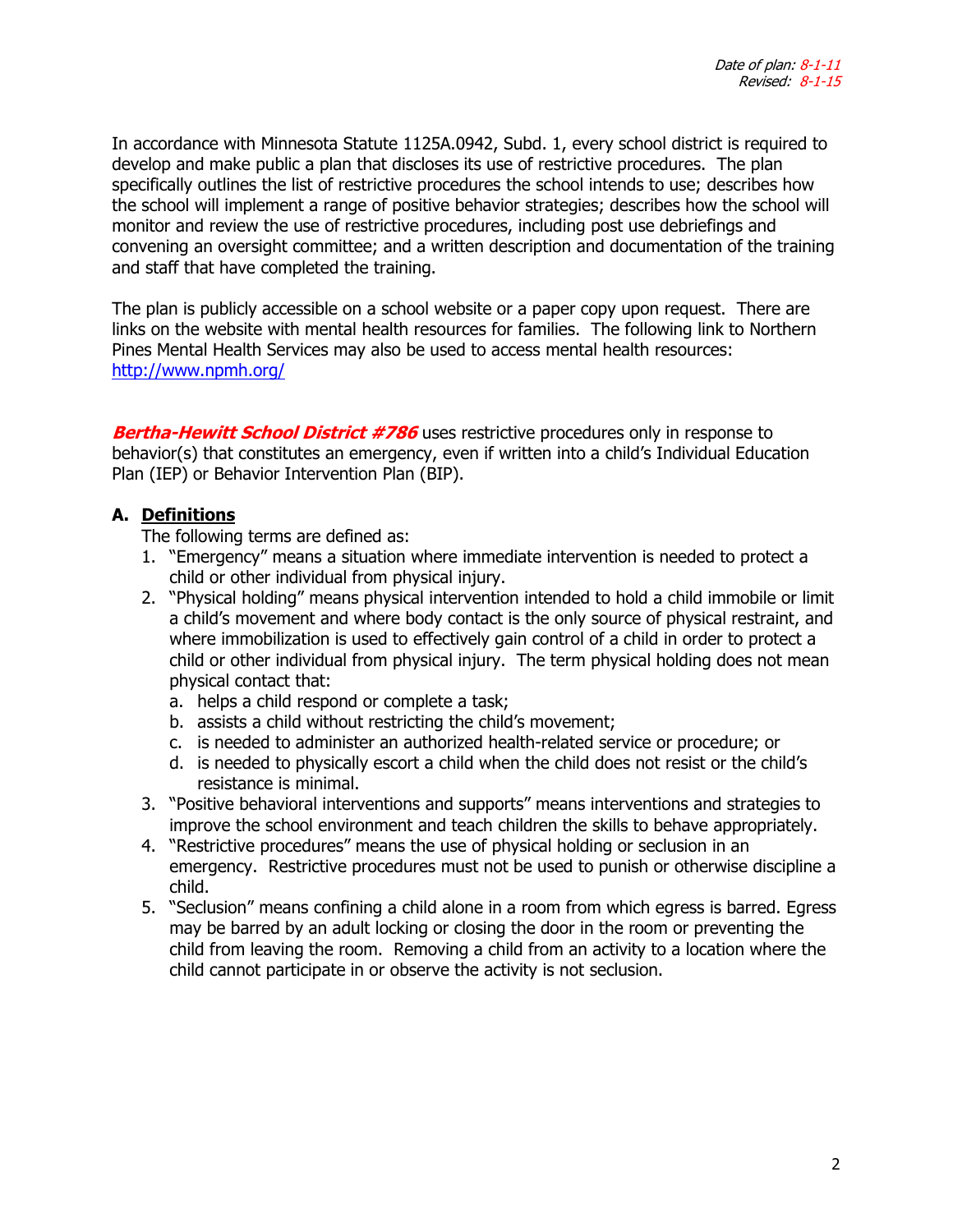## **B. Staff Training - Requirements and Activities**

#### **Requirements**

Staff who design and use behavioral interventions will complete training in the use of positive approaches as well as restrictive procedures. Training records will identify the content of the training, attendees and training dates.

**Bertha-Hewitt School District #786** will compile a list of all Crisis Prevention Institute (CPI) trainings and forward attendance records to the district on a quarterly basis. Prior to the start of each school year, District administration and CPI trainers will complete an annual review of a data base of CPI trained staff to ensure staff have received annual CPI refresher trainings along with full CPI trainings every 3 years and upon being newly hired in the district. Staff who have routine contact with students who may require the use of restrictive procedures will be identified by district administration and placed on an annual rotation to receive CPI training. District administration will also identify newly hired staff who require CPI training and ensure they attend the required training. The district will maintain records of additional trainings provided within the district. Records of all trainings will be maintained with the restrictive procedures plan. See Appendix A and B for Site Trainings and Attendance Forms, respectively. (Hard copies of training attendance forms including names of staff who have been trained are available at the school office upon request.)

The following employee job classifications are authorized and certified to use restrictive procedures:

- Licensed special education teacher
- School social worker
- School psychologist
- Behavior analyst certified by the National Behavior Analyst Certification Board
- A person with a master's degree in behavior analysis
- Other licensed education professional
- Highly qualified education paraprofessional
- Mental health professional

#### **Activities**

Personnel development activities will be provided to district staff, including paraprofessionals and contracted personnel who have routine contact with students and who may use restrictive procedures. The district has an assigned Crisis Prevention Intervention (CPI) trainer. CPI courses are offered each year for district staff including 3-hour refresher courses and 8-hour full CPI courses. (See Appendix J) The CPI courses include information in the following areas:

- 1. Positive behavioral interventions;
- CPI Crisis Development Model, Verbal Intervention
- 2. Communicative intent of behaviors;
	- CPI Crisis Development Model, Preventative Techniques
- 3. Relationship building;
	- CPI Preventative Techniques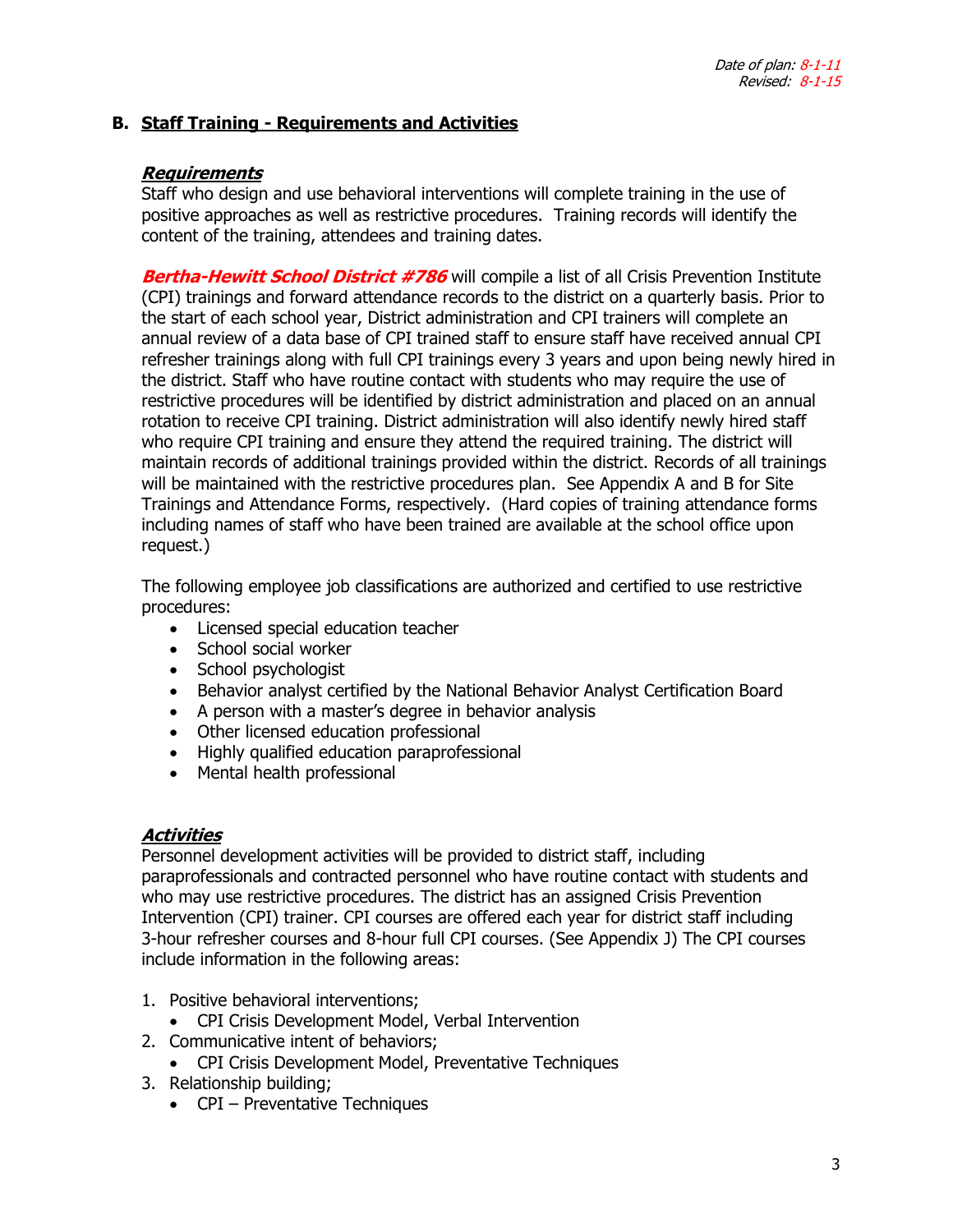- 4. Alternatives to restrictive procedures, including techniques to identify events and environmental factors that may escalate behavior;
	- CPI Precipitating Factors, Rational Detachment, Integrated Experience
- 5. De-escalation methods;
	- CPI Crisis Development Model
- 6. Standards for using restrictive procedures only in an emergency;
	- CPI Nonviolent Physical Crisis and Team Intervention, Understanding Risk of Restraints
- 7. Obtaining emergency medical assistance;
	- CPI Nonviolent Physical Crisis Intervention and Team Intervention
- 8. Physiological and psychological impact of physical holding and seclusion;
	- CPI Nonviolent Physical Crisis Intervention and Team Intervention, Understanding Risk of Restraint, Crisis Development Model
- 9. Monitoring and responding to a child's physical signs of distress when physical holding is being used; and
	- CPI Nonviolent Physical Crisis Intervention and Team Intervention
- 10. Recognizing the symptoms of and interventions that may cause positional asphyxia when physical holding is used.
	- CPI Understanding Risks of Restraints
- 11. District policies and procedures for timely reporting and documenting each incident involving use of a restricted procedure;
	- Review of District's Restrictive Procedures Plan
	- Review of Restrictive Procedures law updates
	- Review of District's Restrictive Procedures reporting forms
- 12. School-wide programs on positive behavior strategies
	- Review of District's school-wide positive behavior strategies
	- Review of individual positive behavior intervention plans with IEP teams

In addition to CPI nonviolent crisis intervention training, staff will be provided with updates annually regarding law changes and how such changes impact current school practices. Staff will also be trained annually on accommodating, modifying, and adapting curricula, materials, and strategies to appropriately meet the needs of individual students and ensure adequate progress toward the state's graduation rule. These additional trainings will be provided to member districts of Freshwater Education District via the following:

- Annual Special Education Update workshop
- Annual Disability Update Meetings
- District level child study meetings with Special Education Program Specialist
- Individual student-based training within the IEP servicing team
- File reviews

Training records will identify the content of training, attendees and training dates.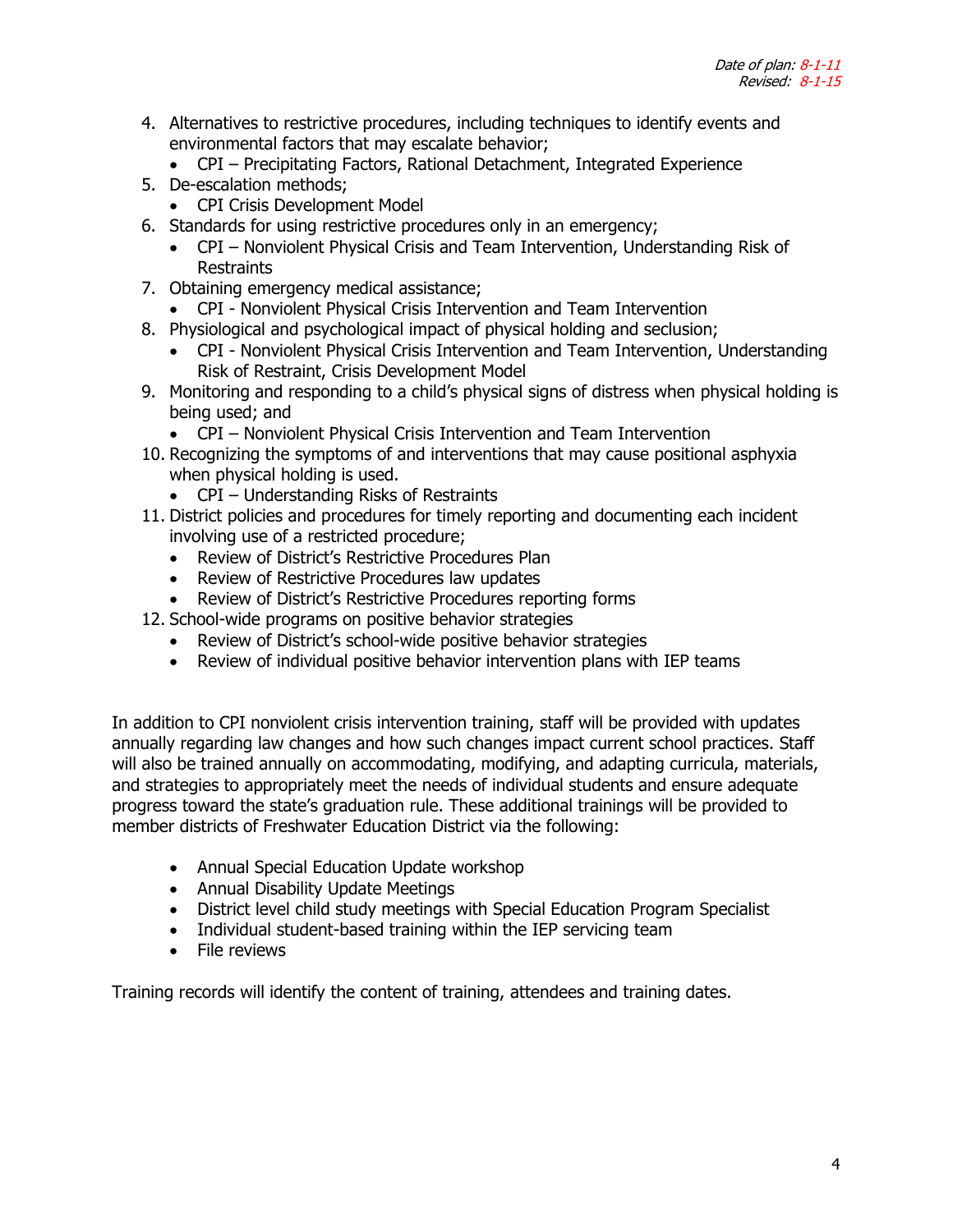#### **C. Restrictive Procedures and Seclusion**

Restrictive procedures that may be used in emergency situations include physical holding and seclusion. Physical holding and seclusion will end when the threat of harm has ended and staff has determined that the student can safely return to the requested activity.

#### **Physical Holdings**

**Bertha-Hewitt School District #786** intends to use the following types of physical holding: CPI Children's Control, Team Control, Team Escort, Interim Control

## **Seclusion**

**Bertha-Hewitt School District #786** does not use any rooms for seclusion.

## **D. Prohibited Procedures**

**Bertha-Hewitt School District #786** will never use the following prohibited procedures on a child:

- 1. Corporal Punishment which includes conduct involving: (a) hitting or spanking a person with or without an object; or (2) unreasonable physical force that causes bodily harm or substantial emotional harm.
- 2. Requiring the student to assume and maintain specified physical position, activity, or posture that induces physical pain.
- 3. Presenting an intense sound, light or other sensory stimuli using smell, taste, substance, or spray as punishment.
- 4. Denying or restricting the students access to equipment and devices such as wheelchairs, hearing aids or communication boards that facilitate the student's functioning except when temporarily removing the equipment or device is needed to prevent injury to the student others or serious damage to the equipment or device, in which case the equipment or device shall be returned to the student as soon as possible.
- 5. Interacting with a student in a manner that constitutes sexual abuse, neglect, or physical abuse.
- 6. Totally or partially restricting a student's senses as punishment.
- 7. Withholding regularly scheduled meals or water.
- 8. Denying the student access to bathroom facilities.
- 9. Physical holding that restricts or impairs a student's ability to breathe.

## **E. Documentation of Physical Holding and/or Seclusion**

Each time physical holding or seclusion is used, the staff person who implements or oversees the physical holding or seclusion documents, as soon as possible after the incident concludes, the following information:

- A description of the incident that led to the physical holding or seclusion;
- Why a least restrictive intervention failed or was determined by staff to be inappropriate or impractical;
- The time the physical holding or seclusion began and the time the child was released; and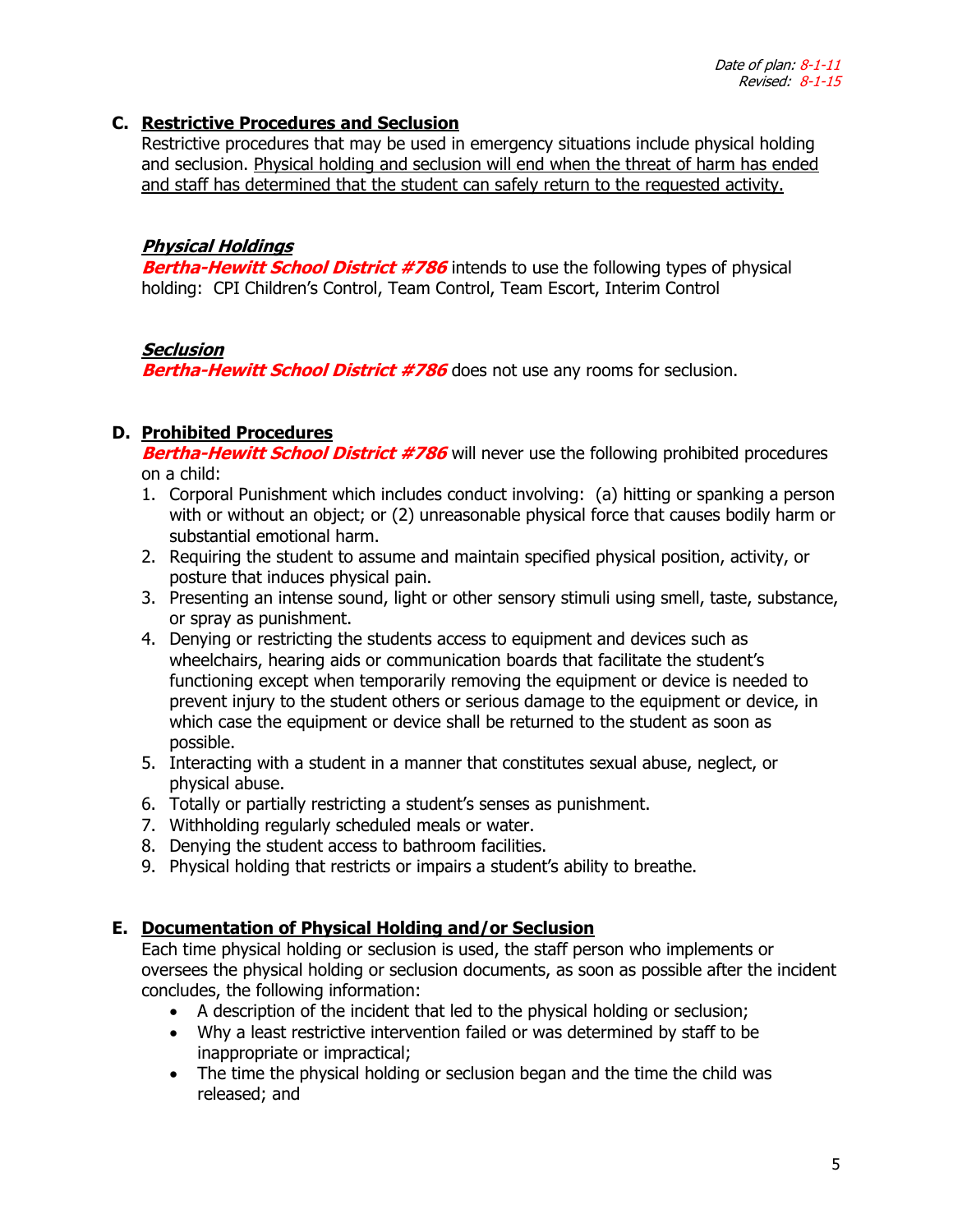• A brief record of the child's behavioral and physical status.

The use of restrictive procedures in emergency situations will be documented through the use of the Critical Incident Data Sheet for Restrictive Procedures/Use of Restrictive Procedures form (see Appendix E).

#### **F. Documentation of Post-use Staff Debriefing Meeting**

Each time physical holding or seclusion is used, the staff person who implemented or oversaw the physical holding or seclusion shall conduct a post-use debriefing with involved staff **within 2 school days of the incident** after the restrictive procedure concludes. There will be at least one staff member attending the debriefing meeting who was not involved in the incident and has knowledge of behaviors. A copy of the Critical Incident Data Sheet for Restrictive Procedures/Use of Restrictive Procedures form (see Appendix E) and the Staff Debriefing Meeting form (see Appendix F) will be sent to: **child's case manager, the district's special education director, the building principal, the administrative assistant,** and a copy placed in the student's due process file. The **Administrative Assistant** will keep a comprehensive file of all restrictive procedure forms to be used by the Building Oversight Committee.

If the post-use debriefing meeting reveals that the use of physical holding or seclusion was not used appropriately, the Building Oversight Committee will convene immediately to ensure corrective action is taken. The Building Oversight Committee will review and evaluate the Critical Incident Data Sheet for Restrictive Procedures/Use of Restrictive Procedures form (see Appendix E) and the Staff Debriefing Meeting form (Appendix F) to determine and recommend training needs. **The building administrator will contact the special education director to review the incident.**

#### **G. Documentation for an IEP**

The use of restrictive procedures will be documented in the student's IEP or a behavior intervention plan attached to the IEP. **Reviews will be conducted** in accordance with MN Statute which requires the district must hold the meeting; within ten calendar days after district staff use restrictive procedures on two separate school days within 30 calendar days or a pattern of use emerges and the child's IEP or behavior intervention plan does not provide for using restrictive procedures in an emergency; or at the request of a parent or the district after restrictive procedures are used. The team will conduct or review a functional behavioral analysis, review data, consider developing additional or revised positive behavioral interventions and supports, consider actions to reduce the use of restrictive procedures, and modify the IEP or BIP as appropriate. At the meeting the team will review any known medical or psychological limitations, including any medical information the parent provides voluntarily, that contraindicate the use of a restrictive procedure, consider whether to prohibit that restrictive procedure, and document any prohibition in the IEP or BIP.

The district must also review the use of restrictive procedures at the child's annual IEP meeting when the child's IEP provides for using restrictive procedures in an emergency. Record retention will be in accordance with district policies on student records.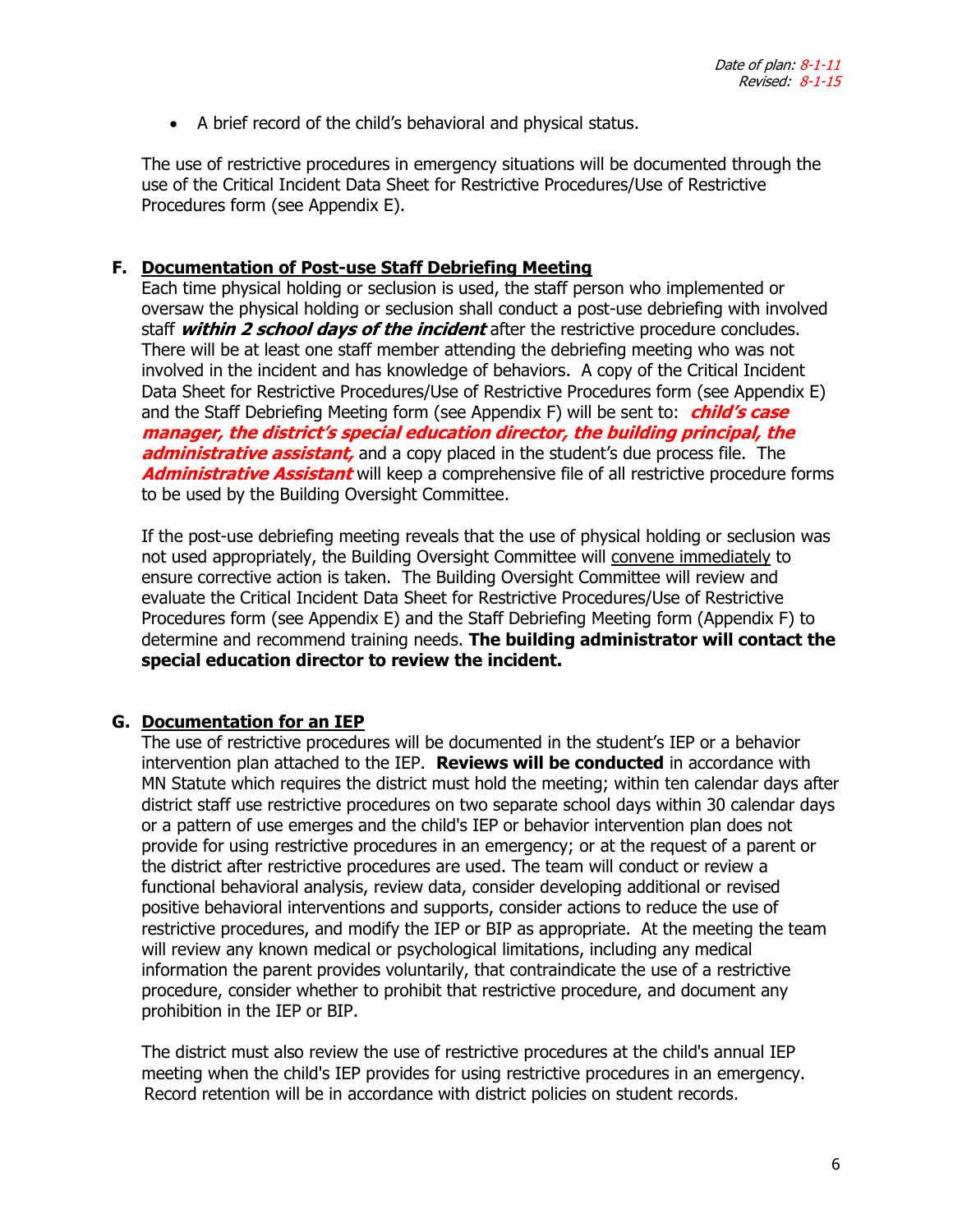# **H. Building Oversight Committees**

The Building Oversight Committee will meet quarterly in conjunction with a child study meeting to review data provided in the Critical Incident Data Sheet for Restrictive Procedures/Use of Restrictive Procedures form (Appendix E) and the Staff Debriefing Meeting form (see Appendix F). The Committee will complete the Building Oversight Committee Review Form (see Appendix H). The committee will look for any patterns of behavior, building or environmental factors, policies or procedures affecting behavior, or any other items that may influence the use of restrictive procedures. Annually, the Building Oversight Committee will also complete the Annual Summary of Use of Restrictive Procedures form (Appendix I). The Building Oversight Committee will make recommendations in regards to the District's Restrictive Procedures Plan, if necessary, indicate training needs and establish a plan for addressing Committee recommendations. **Each district submits their Annual Summary of Use of Restrictive Procedures to the Freshwater Education Special Education Director by June 30th of each school year.**

Required team members are: a mental health professional, school psychologist, or school social worker; an expert in positive behavior strategies; a special education administrator; and a general education administrator. (see Appendix G for the oversight committee sample form). A hard copy of the list of oversight committee members is available at the school office upon request.

Oversight Committee members are:

- Mary Merchant
- John Weishalla
- Cari Grenier
- Heidi Bucher

If a post-use debriefing meeting reveals that the use of physical holding or seclusion was not used appropriately, the Building Oversight Committee will convene immediately to ensure corrective action is taken. The Building Oversight Committee will review and evaluate the Critical Incident Data Sheet for Restrictive Procedures/Use of Restrictive Procedures form (see Appendix E) and the Staff Debriefing Meeting form (Appendix F) to determine and recommend training needs.

## **I. Emergency Situations – Use of Restrictive Procedures**

The **Bertha-Hewitt School District #786** shall make reasonable efforts to notify the parent by phone on the same day when restrictive procedures are used in an emergency. If the school is unable to provide same-day notice, notice will be sent by written or electronic means or as otherwise indicated by the parent.